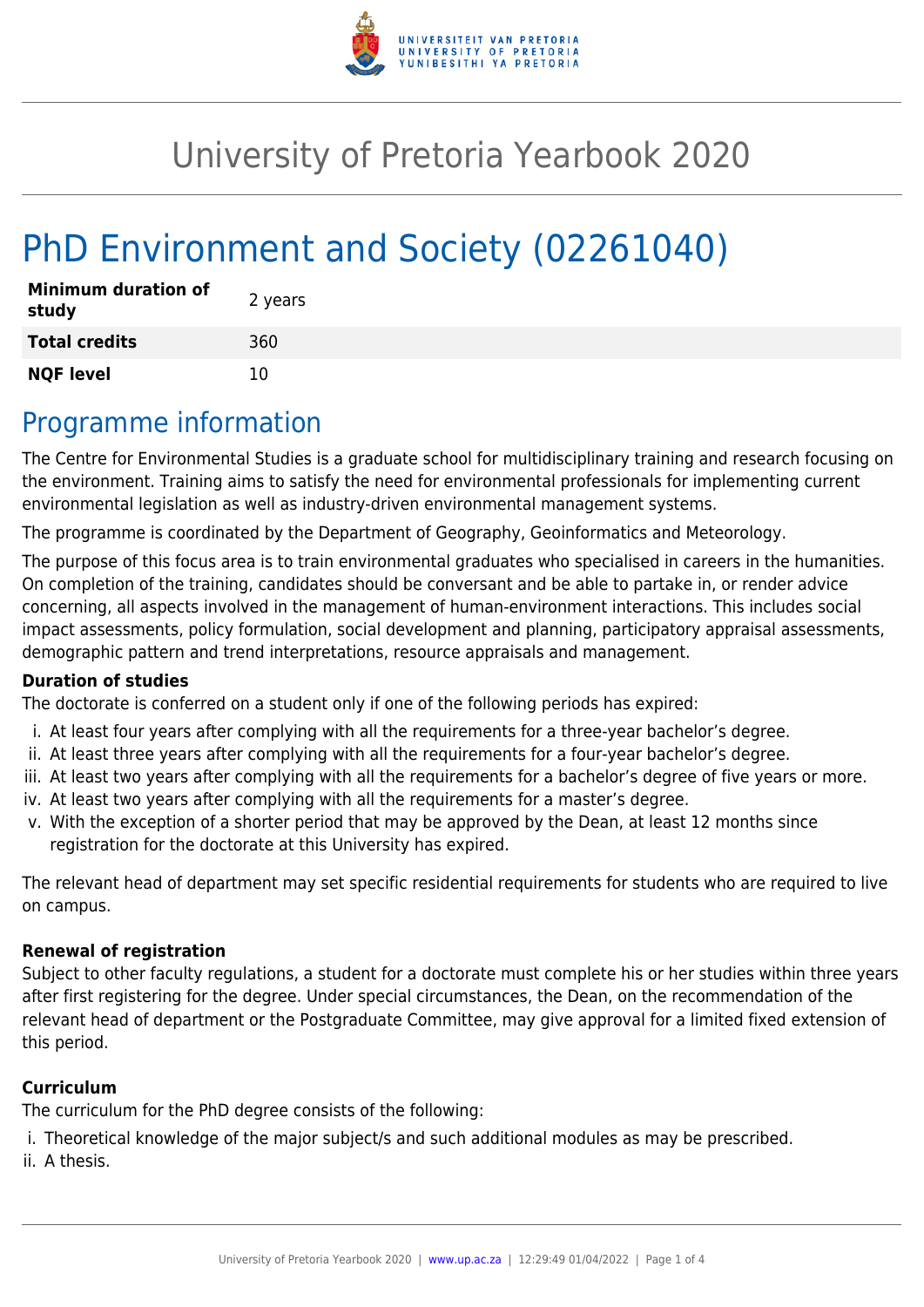

#### **General**

Candidates are required to familiarise themselves with the General Regulations regarding the maximum duration of study and the requirements to submit an article/s for publication.

# Admission requirements

- MSc (Environment and Society) or an equivalent degree
- Applicants need to prove that they published one research paper in an open scientific literature (i.e. peerreviewed professional research journals)

# Examinations and pass requirements

- i. Consult the General Regulations that apply to the calculation of marks.
- ii. In order to obtain the PhD degree the candidate must:
- pass the examinations and the prescribed modules, as determined in the study programme;
- pass the thesis; and
- pass the final examination on the thesis and general subject knowledge.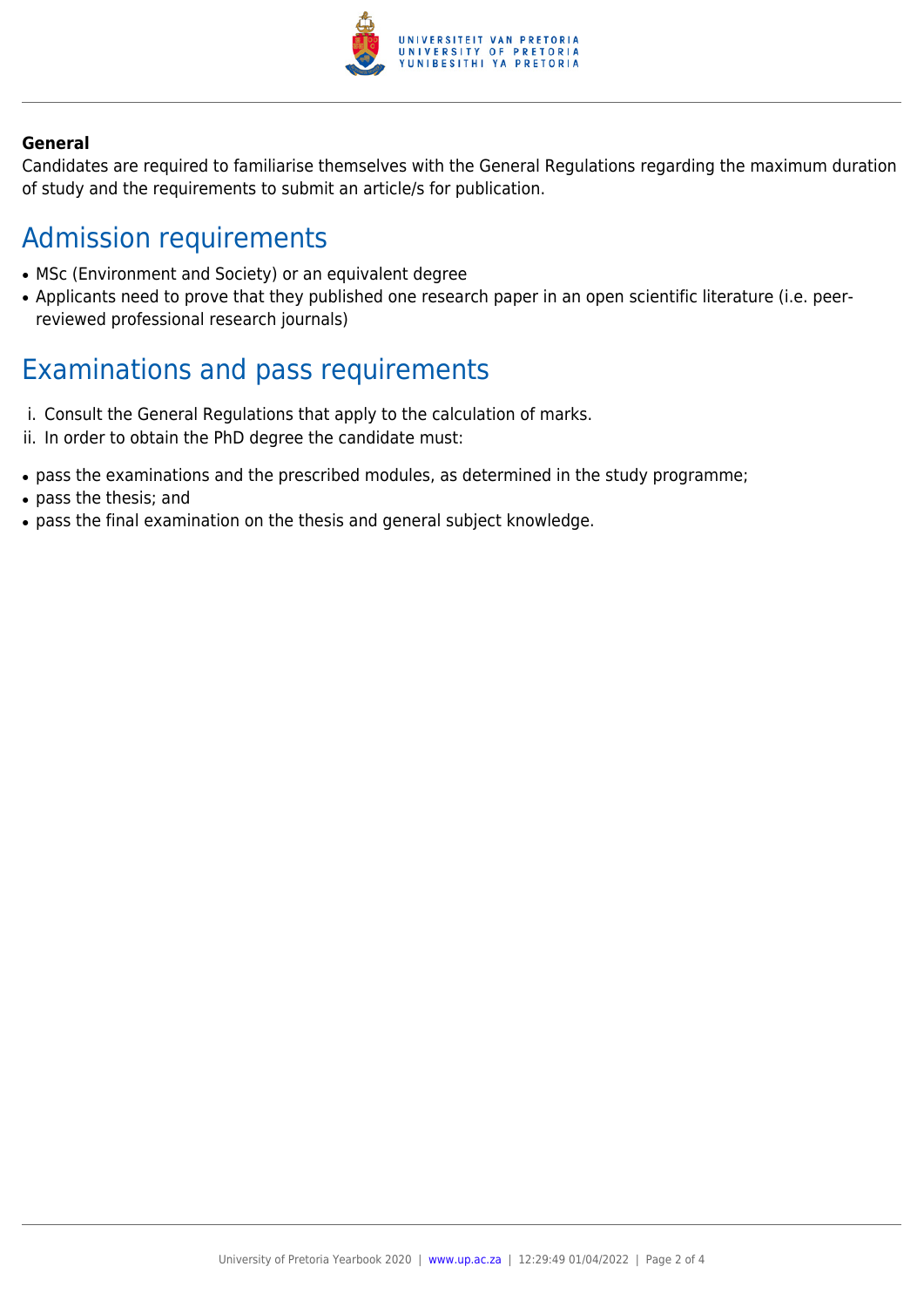

# Curriculum: Year 1

**Minimum credits: 360**

### **Core modules**

### **Thesis: Environment and society 991 (ENV 991)**

| <b>Module credits</b>         | 360.00                         |
|-------------------------------|--------------------------------|
| <b>Prerequisites</b>          | No prerequisites.              |
| Language of tuition           | Module is presented in English |
| <b>Department</b>             | Zoology and Entomology         |
| <b>Period of presentation</b> | Year                           |